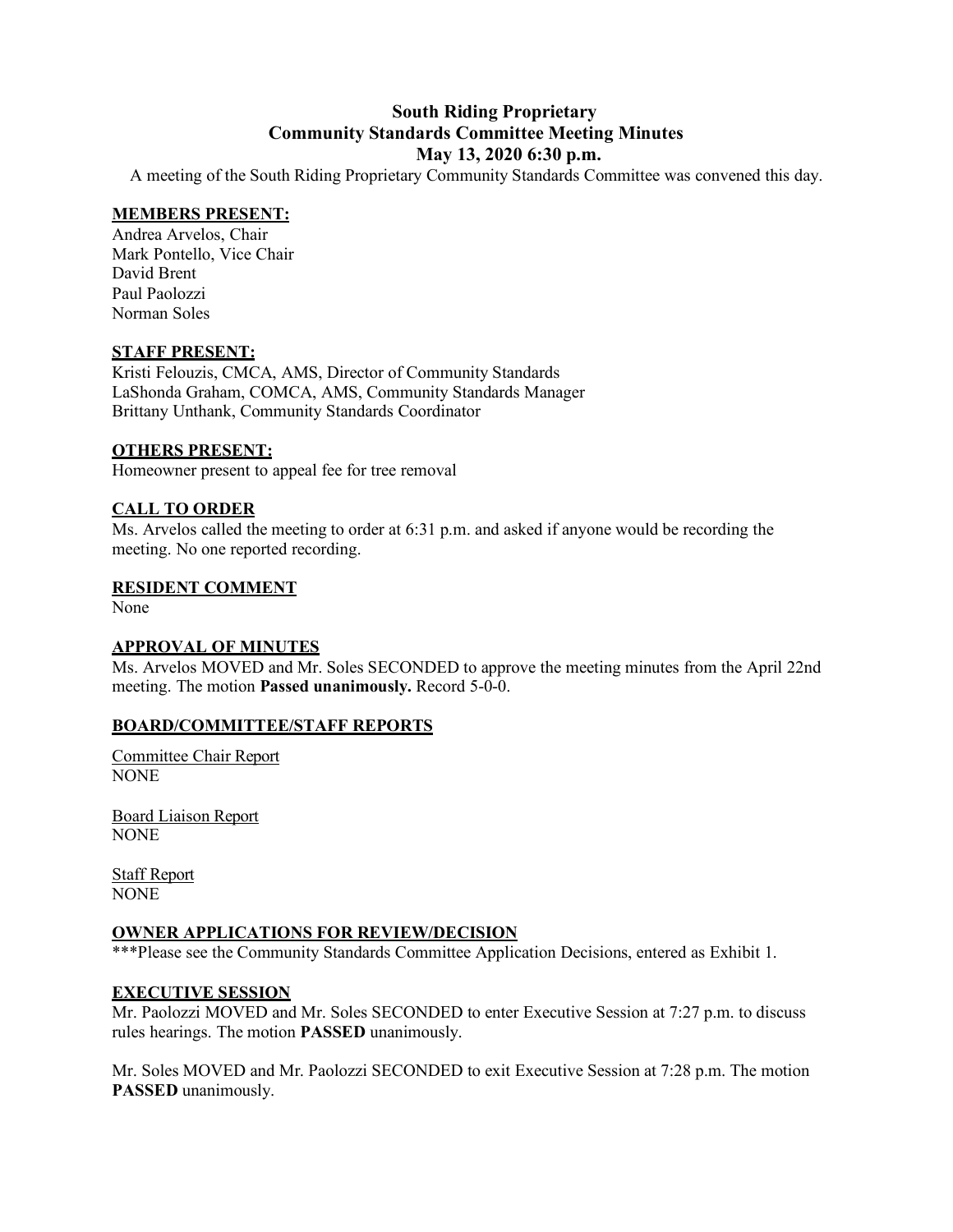# **ACTION TAKEN POST EXECUTIVE SESSION**

Mr. Soles MOVED and Mr. Pontello SECONDED to approve the Rules Violation and Application Assessment Consent Agendas as recommended by Staff. The motion **PASSED** unanimously.

# **ADJOURNMENT**

Mr. Soles MOVED and Mr. Paolozzi SECONDED to adjourn the meeting at 7:32 p.m.

The next meeting will be held at virtually via Zoom, Wednesday, May 27, 2020 at 6:30p.m.

Signed: [Andrea I. Arvelos](https://na2.documents.adobe.com/verifier?tx=CBJCHBCAABAAlkmSTcb2Sh1pC6yp7yvg0OkGdX0HvN9N) (May 28, 2020 16:10 EDT)

Andrea Arvelos, Community Standards CommitteeChair

Date Approved: May 27, 2020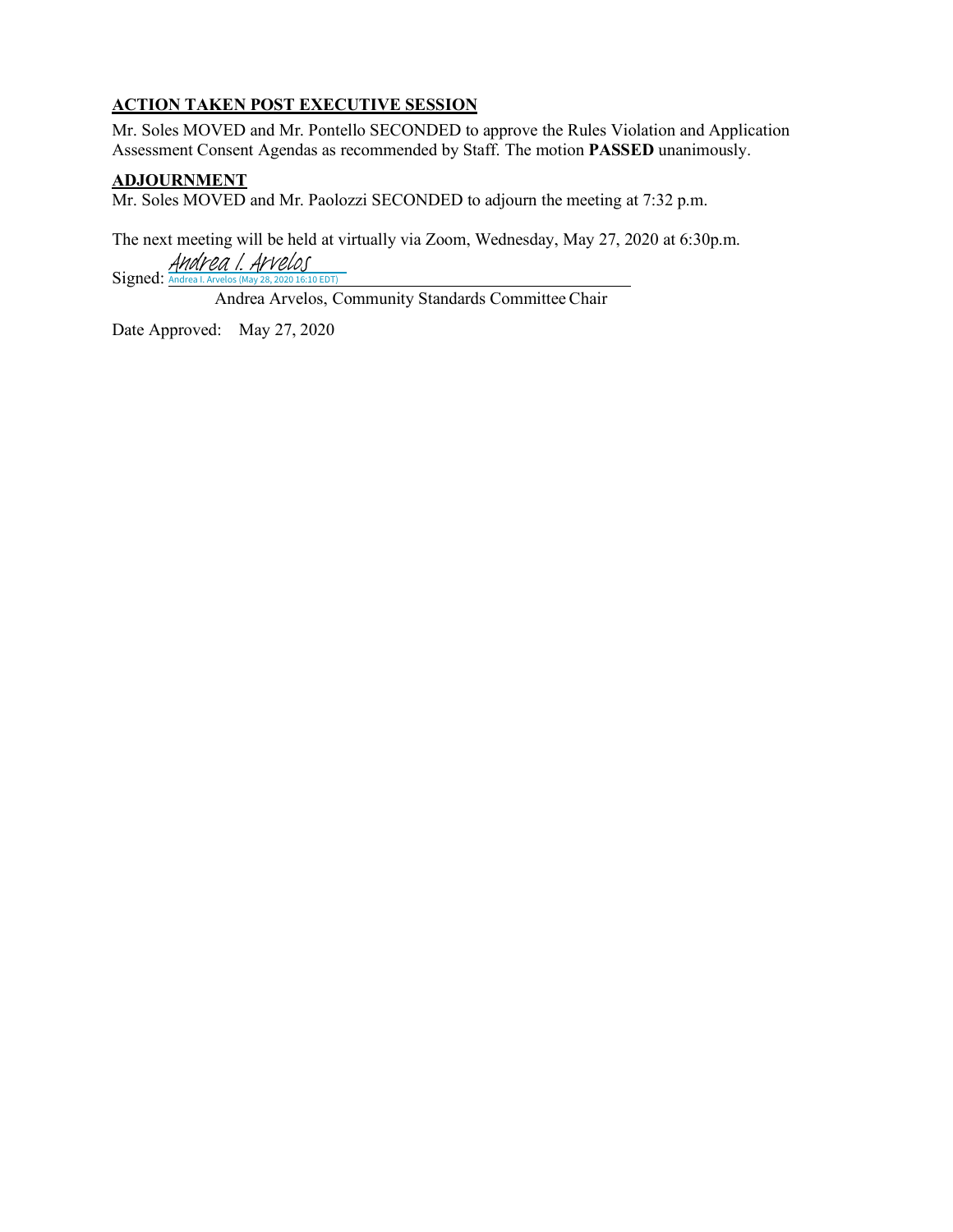| <b>FXHIBIT 1</b>                                    |
|-----------------------------------------------------|
| COMMUNITY STANDARDS COMMITTEE APPLICATION DECISIONS |
| <b>MAY 13, 2020 MEETING</b>                         |

| <b>ADDRESS</b>                             | PROJECT(S)                                  | <b>MOTION</b>                                                                                         | <b>DECISION</b>                     |
|--------------------------------------------|---------------------------------------------|-------------------------------------------------------------------------------------------------------|-------------------------------------|
| 25218 WHIPPOORWILL TERRACE                 | <b>DECK</b>                                 | Mr. Soles MOVED and Mr. Brent SECONDED to                                                             |                                     |
|                                            |                                             | approve the Application as stipulated in the decision<br>letter.                                      | The motion passed unanimously.      |
| 25300 FAIRBANKS PLACE                      | FENCE                                       | Mr. Soles MOVED and Mr. Pontello SECONDED to                                                          | The motion passed unanimously.      |
|                                            |                                             | approve the Application with variance and as stipulated                                               |                                     |
|                                            |                                             | in the decision letter.                                                                               |                                     |
| 25386 KETTLE LANE                          | FENCE                                       | Mr. Pontello MOVED and Mr. Soles SECONDED to                                                          | The motion passed unanimously.      |
|                                            |                                             | approve the Application as stipulated in the decision                                                 |                                     |
|                                            |                                             | letter.                                                                                               |                                     |
| 25425 BRADSHAW DRIVE                       | <b>FENCE</b>                                | Mr. Soles MOVED and Mr. Pontello SECONDED                                                             |                                     |
|                                            |                                             | to approve the Application as stipulated in the decision                                              | The motion passed unanimously.      |
|                                            |                                             | letter.<br>Mr. Soles MOVED and Mr. Pontello SECONDED to                                               | The motion passed unanimously.      |
| 25540 CREEKMORE TERRACE                    | SCREENED PORCH AND PATIO ENCLOSUI           | approve the Application as stipulated in the decision                                                 |                                     |
|                                            |                                             | letter.                                                                                               |                                     |
|                                            |                                             |                                                                                                       |                                     |
| 25603 CREEK RUN TERRACE                    | <b>DECK</b>                                 | Mr. Paolozzi MOVED and Mr. Soles SECONDED to deny<br>and deffer the Application until the May 27th    | The motion passed 4-0-1 Ms. Arvelos |
|                                            |                                             | meeting.                                                                                              | abstained.                          |
| 25797 KAISER PLACE                         | <b>FENCE</b>                                | Mr. Soles MOVED and Mr. Pontello SECONDED to                                                          |                                     |
|                                            |                                             | approve the Application as stipulated in the                                                          | The motion passed unanimously.      |
|                                            |                                             | decision letter.                                                                                      |                                     |
|                                            | PATIO                                       | Mr. Pontello MOVED and Mr. Soles SECONDED                                                             |                                     |
| 25912 STINGER DRIVE                        |                                             | to approve the Application as stipulated in the decision<br>letter.                                   | The motion passed unanimously.      |
| 25951 TALMONT DRIVE<br>25958 TALMONT DRIVE | PORCH<br>FENCE                              | Mr. Soles MOVED and Mr. Brent SECONDED to approve                                                     |                                     |
|                                            |                                             | the Application as stipulated in the                                                                  | The motion passed unanimously.      |
|                                            |                                             | decision letter.                                                                                      |                                     |
|                                            |                                             | Mr. Pontello MOVED and Mr. Soles SECONDED                                                             | The motion passed unanimously.      |
|                                            |                                             | to approve the Application as stipulated in the decision<br>letter.                                   |                                     |
| 25961 HARTWOOD DRIVE                       | <b>SCREENED PORCH</b>                       | Mr. Pontello MOVED and Mr. Soles SECONDED                                                             |                                     |
|                                            |                                             | to approve the Application as stipulated in the decision                                              | The motion passed unanimously.      |
|                                            |                                             | letter.<br>Mr. Pontello MOVED and Mr. Soles SECONDED to                                               |                                     |
| 26049 RACHEL HILL DRIVE                    | <b>FENCE</b>                                | approve the Application as stipulated in the decision                                                 | The motion passed unanimously.      |
|                                            |                                             | letter.                                                                                               |                                     |
|                                            |                                             | Mr. Soles MOVED and Mr. Pontello SECONDED to deny                                                     |                                     |
| 26085 WENDELL STREET                       | <b>SHED</b>                                 | the application as presented.                                                                         | The motion passed unanimously.      |
| 26150 MURREY DRIVE                         | WALKWAY, LANDSCAPE, AND TREE<br>REMOVAL     | Mr. Paolozzi MOVED and Mr. Pontello SECONDED to                                                       |                                     |
|                                            |                                             | approve the application as stipulated in the                                                          | The motion passed unanimously.      |
|                                            |                                             | decision letter.                                                                                      |                                     |
| 42697 CENTER STREET                        | DECK AND SCREENED IN PORCH                  | Mr. Soles MOVED and Mr. Paolozzi SECONDED to                                                          | The motion passed unanimously.      |
|                                            |                                             | approve the application as stipulated in the decision                                                 |                                     |
| 42982 SPYDER PLACE                         | <b>DECK</b>                                 | Mr. Paolozzi MOVED and Mr. Soles SECONDED to<br>approve the application as stipulated in the decision | The motion passed unanimously.      |
| 43229 EDGARTOWN STREET                     | PATIO EXTENSION, FIRE PIT & DECK<br>UPGRADE | Mr. Pontello MOVED and Mr. Soles SECONDED                                                             |                                     |
|                                            |                                             | to approve the Application as stipulated in the decision                                              | The motion passed unanimously.      |
|                                            |                                             | letter.                                                                                               |                                     |
| 43245 LIGHTHOUSE PLACE                     | WALKWAY                                     | Mr. Paolozzi MOVED and Mr. Pontello SECONDED                                                          |                                     |
|                                            |                                             | to approve the application as stipulated in the decision                                              | The motion passed unanimously.      |
|                                            |                                             | letter.<br>Mr. Soles MOVED and Mr. Pontello SECONDED                                                  |                                     |
| 43327 LONGLEAF STREET                      | FENCE AND LANDSCAPING                       | to approve the application as sipulated in the decision                                               | The motion passed unanimously.      |